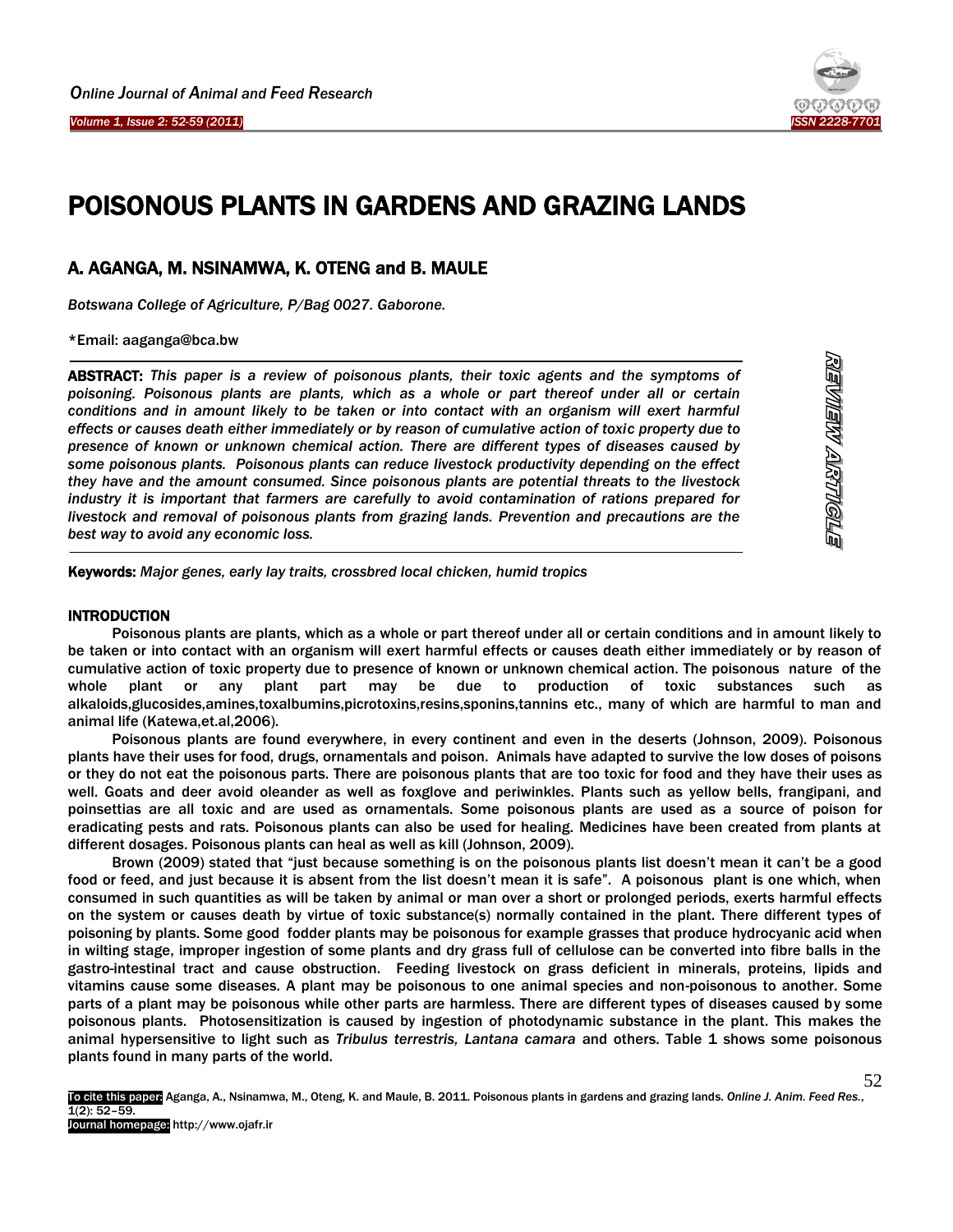| Table 1 - List of Scientific and Common Name Equivalents |  |
|----------------------------------------------------------|--|
|----------------------------------------------------------|--|

*A. muscaria:* Fly Agaric *A. pantherina:* Panther *A. verna:* Destroying Angels *Abrus precatorius:* Rosary Pea *Acer rubrum:* Red maple, Swamp maple, Soft maple *Acer saccharinum:* Silver maple, Soft maple, White maple *Acer saccharum:* Sugar maple, Rock maple, Hard maple *Aconitum spp.:* Monkshood, Aconite, or Wolfsbane *Actaea spp.:* Baneberry, Dolls Eyes, White Cohosh, Snakeberry *Aesculus spp.:* Horse Chestnut, Buckeye *Agrostemma githago:* Corn Cockle *Aleurites fordii:* Tung Oil Tree *Allium spp.:* Commercial Onions, Wild Onions, Swamp Onions, and Chives *Amanita spp.:* Monkey Agaric, Panther Cap, Death Cap, and Death Angel Mushrooms *Amaranthus spp.:* Pigweed *Amsinckia intermedia:* Fiddleneck *Apocynum spp.:* Dogbane *Argemone mexicana:* Prickly Poppy or Mexican Poppy *Arisaema spp.:* Jack in the Pulpit *Asclepias spp.:* Milkweed *Astragalus and Oxytropis spp.:* Locoweed *Atropa belladonna:* Belladonna or Deadly Nightshade *Brassica spp, :* Rape, Cabbage, Turnips, Broccoli, Mustard *Caltha palustris:* Marsh Marigold or Cowslip *Cannabis sativa:* Marijuana *Centaurea solstitialis:* Yellow Star Thistle *Chelidonium majus:* Celandine *Chenopodium album:* Lambs Quarters *Cicuta spp.:* Water Hemlock or Cowbane *Claviceps spp.:* Ergot *Conium maculatum:* Poison Hemlock *Convallaria majalis:* Lily of the Valley *Coronilla varia:* Crown Vetch *Daphne spp.:* Daphne *Datura spp.:* Jimsonweed, Downy Thornapple, Devils Trumpet, Angels Trumpet *Delphinium spp.:* Delphiniums and Larkspurs *Dicentra spp.:* Bleeding Heart, Squirrel Corn, Dutchmans Breeches *Digitalis purpurea:* Foxglove *Equisetum arvense and other spp.:* Horsetail *Eupatorium rugosum:* White Snakeroot *Euphorbia spp.:* Poinsettia, Spurges, Snow on the Mountain *Fagoypyrum esculentum:* Buckwheat *Festuca arundinacea:* Tall Fescue *Gelsemium sempervirens:* Jessamine *Glechoma spp.:* Ground Ivy, Creeping Charlie, and Gill over the Ground *Halogeton glomeratus:* Halogeton *Helleborus niger:* Christmas Rose *Hyoscyanamus niger:* Henbane *Hypericum perforatum:* St. Johns Wort, Klamath Weed *Iris spp.:* Irises *Laburnum anagyroides:* Golden Chain or Laburnum *Lantana camara:* Lantana, Red Sage, Yellow Sage, or West Indian Source: Brown, 2011.

#### Lantana *Lathyrus spp.:* Sweet Pea, Tangier Pea, Everlasting Pea, Caley Pea and Singletary Pea *Leucothoe axillaris and Leucothoe davisiae:* Drooping Leucothoe and Sierra Laurel *Linum usitatissimum:* Flax *Lobelia spp.:* Great Lobelia, Cardinal Flower, and Indian **Tobacco** *Lotus corniculatus:* Birdsfoot Trefoil *Lupinus spp.:* Lupine *Medicago sativa:* Alfalfa or Lucerne *Menispermum canadense:* Moonseed *Metilotus alba and Melilotus officinalis:* White and Yellow **Sweetclover** *Nerium oleander:* Oleander *Nicotiana spp.:* Tobacco and Tree Tobacco *Onoclea sensibilis:* Sensitive Fern *Ornithogalum umbellatum:* Star of Bethlehem *Papaver spp.:* Various Poppies including Opium Poppy *Phytolacca americana:* Pokeweed *Pieris japonica and other spp.:* Japanese Pieris, Mountain **Fetterbrush** *Pinus ponderosa:* Ponderosa Pine *Podophyllum peltatum:* Mayapple and Mandrake *Prunus spp.:* Wild Cherries, Black Cherry, Bitter Cherry, Choke Cherry, Pin Cherry *Pteridium aquilinium:* Bracken Fern *Quercus spp.:* Oak Trees *Ranunculus spp.:* Buttercups or Crowfoot *Rheum rhaponticum:* Rhubarb *Ricinus communis:* Castor Bean *Robinia pseudoacacia:* Black Locust *Rumex spp.:* Dock *Sambucus canadensis:* Elderberry *Sanquinaria canadensis:* Bloodroot *Saponaria spp.:* Bouncing Bet and Cow Cockle *Senecio spp.:* Senecio, Groundsels, and Ragworts *Solanum spp.:* Common Nightshade, Black Nightshade, Horse Nettle, Buffalo Bur, Potato *Sorghum spp.:* Sorghum or Milo, Sudan Grass, and Johnson Grass *Symplocarpus foetidus:* Eastern Skunk Cabbage *Taxus cuspidata:* Yew *Tetradymia spp.:* Horsebrush *Toxicodendron diversiloba:* Poison oak *Toxicodendron radicans:* Poison ivy *Toxicodendron vernix:* Poison Sumac *Trifolium spp.:* Alsike Clover, Red Clover, White Clover *Triglochin maritima:* Arrowgrass *Urtica spp.:* Stinging Nettle *Veratrum californicum:* Corn Lily, False Hellbore *Vicia spp.:* Common Vetch, Hairy Vetch, Narrow leaved Vetch, Purple Vetch and Broad Beans *Wisteria spp.:* Wisteria *Xanthium strumarium:* Cocklebur *Zigadenus spp.:* Death Camas

To cite this paper: Aganga, A., Nsinamwa, M., Oteng, K. and Maule, B. 2011. Poisonous plants in gardens and grazing lands. *Online J. Anim. Feed Res.*,  $1(2): 52 - 59.$ Journal homepage: http://www.ojafr.ir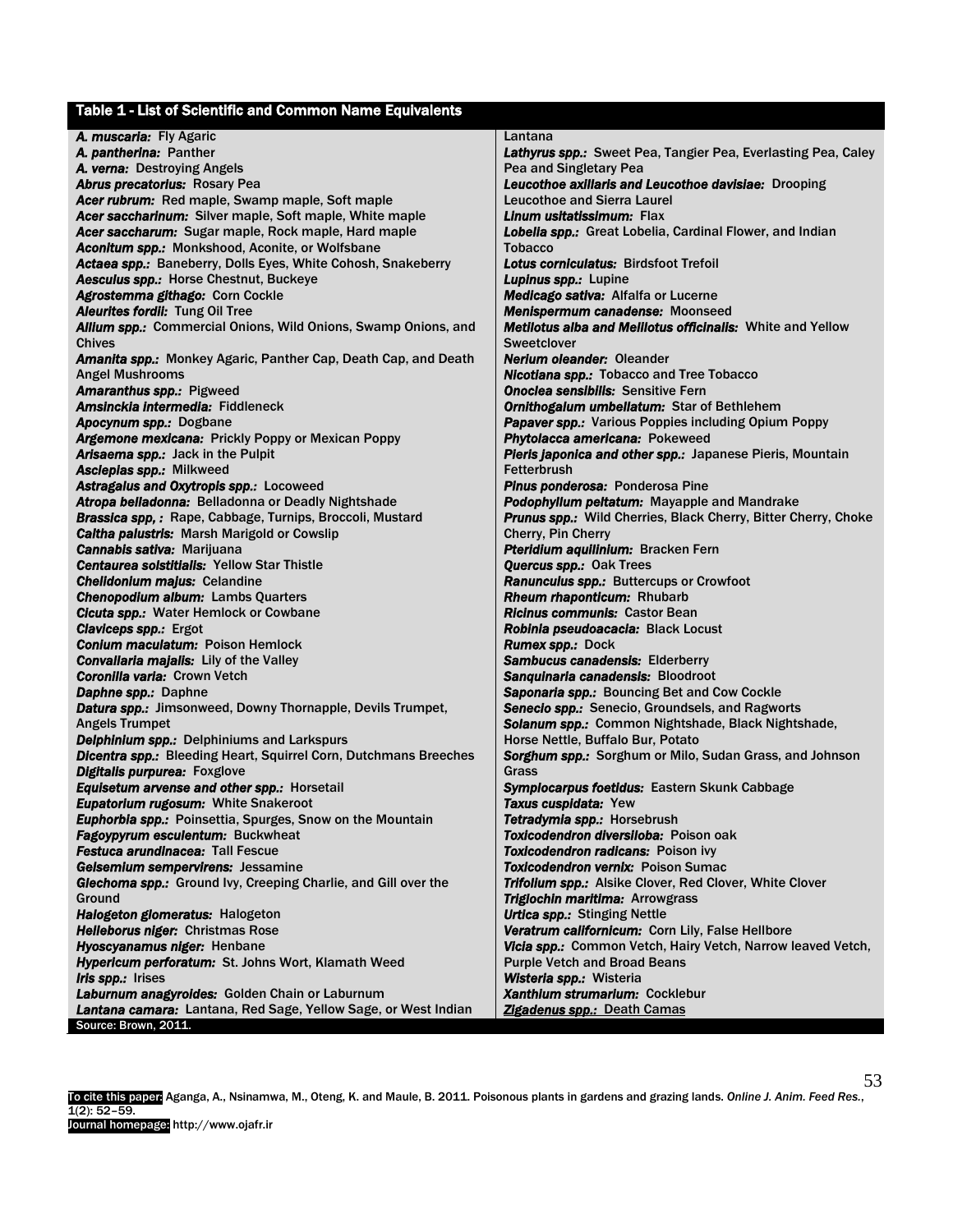| Table 2 - Some poisonous plants and their symptoms in poisoned animals. |                                                             |                                                                                                                                                                   |  |  |  |
|-------------------------------------------------------------------------|-------------------------------------------------------------|-------------------------------------------------------------------------------------------------------------------------------------------------------------------|--|--|--|
| <b>PLANT</b>                                                            | <b>TOXIC PART</b>                                           | <b>SYMPTOMS</b>                                                                                                                                                   |  |  |  |
|                                                                         |                                                             | <b>HOUSE PLANTS</b>                                                                                                                                               |  |  |  |
| <b>Hyacinth, Narcissus,</b><br><b>Daffodil</b>                          | <b>Bulbs</b>                                                | Nausea, vomiting, diarrhea. May be fatal.                                                                                                                         |  |  |  |
| <b>Oleander</b>                                                         | Leaves, branches                                            | Extremely poisonous. Affects the heart, produces severe digestive upset and has<br>caused death.                                                                  |  |  |  |
| Dieffenbachia (Dumb<br><b>Cane), Elephant Ear</b>                       | All parts                                                   | Intense burning and irritation of the mouth and tongue. Death can occur if base of the<br>tongue swells enough to block the air passage of the throat.            |  |  |  |
| <b>Rosary Pea, Castor Bean</b>                                          | Seeds                                                       | Fatal. A single Rosary Pea seed has caused death. One or two Castor Bean seeds are<br>near the lethal dose for adults.                                            |  |  |  |
|                                                                         | <b>FLOWER GARDEN PLANTS</b>                                 |                                                                                                                                                                   |  |  |  |
| <b>Larkspur</b>                                                         | Young plant, seeds                                          | Digestive upset, nervous excitement, depression. May be fatal.                                                                                                    |  |  |  |
| <b>Monkshood</b>                                                        | <b>Fleshy roots</b>                                         | Digestive upset and nervous excitement.                                                                                                                           |  |  |  |
| <b>Autumn Crocus, Star of</b><br><b>Bethlehem</b>                       | <b>Bulbs</b>                                                | Vomiting and nervous excitement.                                                                                                                                  |  |  |  |
| Lily-of-the-Valley                                                      | Leaves, flowers                                             | Irregular heart beat and pulse, usually accompanied by digestive upset and mental<br>confusion.                                                                   |  |  |  |
| <b>Iris</b>                                                             | <b>Underground stems</b>                                    | Severe-but not usually serious-digestive upset.                                                                                                                   |  |  |  |
| <b>Foxglove</b>                                                         | Leaves                                                      | Large amounts cause dangerously irregular heartbeat and pulse, usually digestive<br>upset and mental confusion. May be fatal.                                     |  |  |  |
| <b>Bleeding Heart</b>                                                   | Foliage, roots                                              | May be poisonous in large amounts. Has proved fatal to cattle.                                                                                                    |  |  |  |
|                                                                         |                                                             | <b>VEGETABLE GARDEN PLANTS</b>                                                                                                                                    |  |  |  |
| <b>Rhubarb</b>                                                          | Leaf blade                                                  | Fatal. Large amounts of raw or cooked leaves can cause convulsions, coma, followed<br>rapidly by death.                                                           |  |  |  |
|                                                                         |                                                             | <b>ORNAMENTAL PLANTS</b>                                                                                                                                          |  |  |  |
| <b>Daphne</b>                                                           | <b>Berries</b>                                              | Fatal. A few berries can kill a child.                                                                                                                            |  |  |  |
| <b>Wisteria</b>                                                         | Seeds, pods                                                 | Mild to severe digestive upset. Many children are poisoned by this plant.                                                                                         |  |  |  |
| <b>Golden Chain</b>                                                     | Bean-like capsules in which the<br>seeds are suspended      | Severe poisoning. Excitement, staggering, convulsions and coma. May be fatal.                                                                                     |  |  |  |
| Laurels, Rhododendrons,<br><b>Azaleas</b>                               | All parts                                                   | Fatal. Produces nausea and vomiting, depression, difficult breathing, prostration and<br>coma.                                                                    |  |  |  |
| <b>Jasmine</b>                                                          | <b>Berries</b>                                              | Fatal. Digestive disturbance and nervous symptoms.                                                                                                                |  |  |  |
| <b>Lantana Camara (Red</b><br>Sage)                                     | <b>Green berries</b>                                        | Fatal. Affects lungs, kidneys, heart and nervous system. Grows in the southern U.S.<br>And in moderate climates.                                                  |  |  |  |
| Yew                                                                     | Berries, foliage                                            | Fatal. Foliage more toxic than berries. Death is usually sudden without warning<br>symptoms.                                                                      |  |  |  |
|                                                                         |                                                             | <b>TREES AND SHRUBS</b>                                                                                                                                           |  |  |  |
| <b>Wild and cultivated</b><br>cherries                                  | Twigs, foliage                                              | Fatal. Contains a compound that releases cyanide when eaten. Gasping, excitement<br>and prostration are common symptoms.                                          |  |  |  |
| <b>Oaks</b>                                                             | Foliage, acorns                                             | Affects kidneys gradually. Symptoms appear only after several days or weeks. Takes a<br>large amount for poisoning.                                               |  |  |  |
| <b>Elderberry</b>                                                       | All parts, especially roots                                 | Children have been poisoned by using pieces of the pithy stems for blowguns. Nausea<br>and digestive upset.                                                       |  |  |  |
| <b>Black Locust</b>                                                     | Bark, sprouts, foliage                                      | Children have suffered nausea, weakness and depression after chewing the bark and<br>seeds.                                                                       |  |  |  |
|                                                                         |                                                             | PLANTS IN WOODED AREAS                                                                                                                                            |  |  |  |
| <b>Jack-in-the-Pulpit</b>                                               | All parts, especially roots                                 | Like Dumb Cane, contains small needle-like crystals of calcium oxalate that cause<br>intense irritation and burning of the mouth and tongue.                      |  |  |  |
| <b>Moonseed</b>                                                         | <b>Berries</b>                                              | Blue, purple color, resembling wild grapes. May be fatal.                                                                                                         |  |  |  |
| May apple                                                               | Apple, foliage, roots                                       | Contains at least 16 active toxic principles, primarily in the roots. Children often eat<br>the apple with no ill effects, but several apples may cause diarrhea. |  |  |  |
| <b>Mistletoe</b>                                                        | <b>Berries</b>                                              | Fatal. Both children and adults have died from eating the berries.<br>PLANTS IN SWAMP OR MOIST AREAS                                                              |  |  |  |
| <b>Water Hemlock</b>                                                    | All parts                                                   | Fatal. Violent and painful convulsions. A number of people have died from hemlock.<br><b>PLANTS IN FIELDS</b>                                                     |  |  |  |
|                                                                         | All parts                                                   | Irritant juices may severely injure the digestive system.                                                                                                         |  |  |  |
| <b>Buttercups</b><br><b>Nightshade</b>                                  | All parts, especially the                                   | Fatal. Intense digestive disturbance and nervous symptoms.                                                                                                        |  |  |  |
|                                                                         | unripened berry                                             |                                                                                                                                                                   |  |  |  |
| <b>Poison Hemlock</b>                                                   | All parts                                                   | Fatal. Resembles a large wild carrot.                                                                                                                             |  |  |  |
| <b>Jimson Weed (Thorn</b><br>Apple)                                     | All parts                                                   | Abnormal thirst, distorted sight, delirium, incoherence and coma. Common cause of<br>poisoning. Has proved fatal.                                                 |  |  |  |
|                                                                         | Source: Texas AgriLife Extension Service, Texas A&M System. |                                                                                                                                                                   |  |  |  |

Table 2 shows some diseases caused by poisonous plants to animals and humans. Laminitis is caused by ingestion of *Crotolaria burkeana* by grazing ruminants. Prussic acid poisoning is one of the common forms of plant

54

To cite this paper: Aganga, A., Nsinamwa, M., Oteng, K. and Maule, B. 2011. Poisonous plants in gardens and grazing lands. *Online J. Anim. Feed Res.*, 1(2): 52–59.

Journal homepage: http://www.ojafr.ir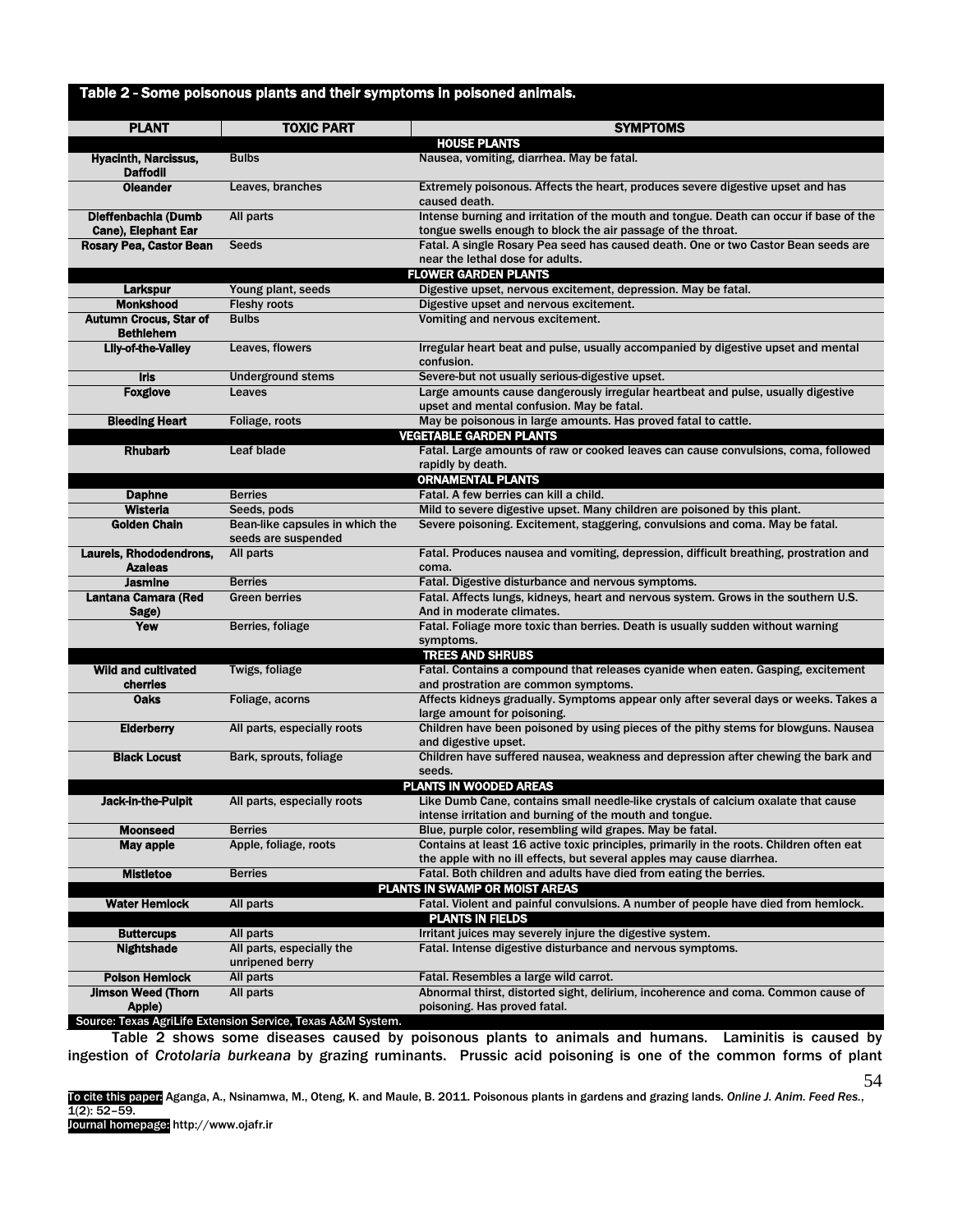poisoning. The glucosides in the plant break up producing prussic acid which is highly toxic to animals. Treatment involves moving the animals away to a different part of the grazing lands where the animals cannot access such plants. Treatment is not always successful, prevention is the best approach. Table 3 shows the different types of toxic agents in poisonous plants.

| <b>ALKALOIDS</b>                                                                                                                                                                                                                  | <b>LIPIDS</b>                                                                                                                                                                                                                   |
|-----------------------------------------------------------------------------------------------------------------------------------------------------------------------------------------------------------------------------------|---------------------------------------------------------------------------------------------------------------------------------------------------------------------------------------------------------------------------------|
| Indole Alkaloids (Beta-carbolines etc.)<br>Indolizidine<br><b>Piperidine</b><br><b>Polycyclic Diterpene</b><br><b>Pyridine</b><br><b>Pyrrolizidine</b><br>Quinolizidine<br><b>Steroids</b><br><b>Tropane</b><br><b>Tryptamine</b> | <b>Fatty Acids</b><br>$\bullet$<br><b>Cyclopropenoid fatty acids</b><br>$\circ$<br><b>Erucic acid</b><br>$\circ$<br>Fluoroacetate<br>$\circ$<br><b>Glycolipids</b><br>$\bullet$                                                 |
|                                                                                                                                                                                                                                   |                                                                                                                                                                                                                                 |
| <b>ALCOHOLS AND KETONES</b>                                                                                                                                                                                                       | <b>METALS</b>                                                                                                                                                                                                                   |
| <b>Alcohols</b><br><b>Diacetone alcohol</b><br>Diethylene glycol<br><b>Ethanol</b><br>Ethylene glycol<br><b>Methanol</b><br>Propylene glycol<br><b>Ketones</b><br><b>Cicutoxin</b><br><b>Tremetone</b><br><b>Treratol</b>         | <b>Heavy Metals</b><br>$\bullet$<br>Copper<br>$\circ$<br><b>Mercury</b><br>$\circ$<br><b>Selenium</b><br>$\circ$<br><b>Arsenic</b><br>$\circ$<br>Lead<br>$\circ$<br><b>Iron</b><br>$\bullet$                                    |
| <b>CARBOHYDRATES</b>                                                                                                                                                                                                              | <b>MYCOTOXINS</b>                                                                                                                                                                                                               |
| <b>Oligosaccharides</b><br><b>Beta-glucans</b><br><b>Pectins</b><br>Raffinose<br><b>Simple Sugars</b><br>Favism<br><b>Fructose</b><br>Galactose<br>Lactose<br><b>Sucrose</b><br>Xylose                                            | <b>Aflatoxins</b><br><b>Citrinin</b><br><b>Fungal Tremorgens</b><br><b>Lupinosis</b><br><b>Ochratoxins</b><br>Patulin<br><b>Rubratoxins</b><br>Sporidesmin<br>Stachybotyrotoxins<br><b>Trichothecenes</b><br><b>Zearalenone</b> |

Table 3, b - Toxic agents in poisonous plants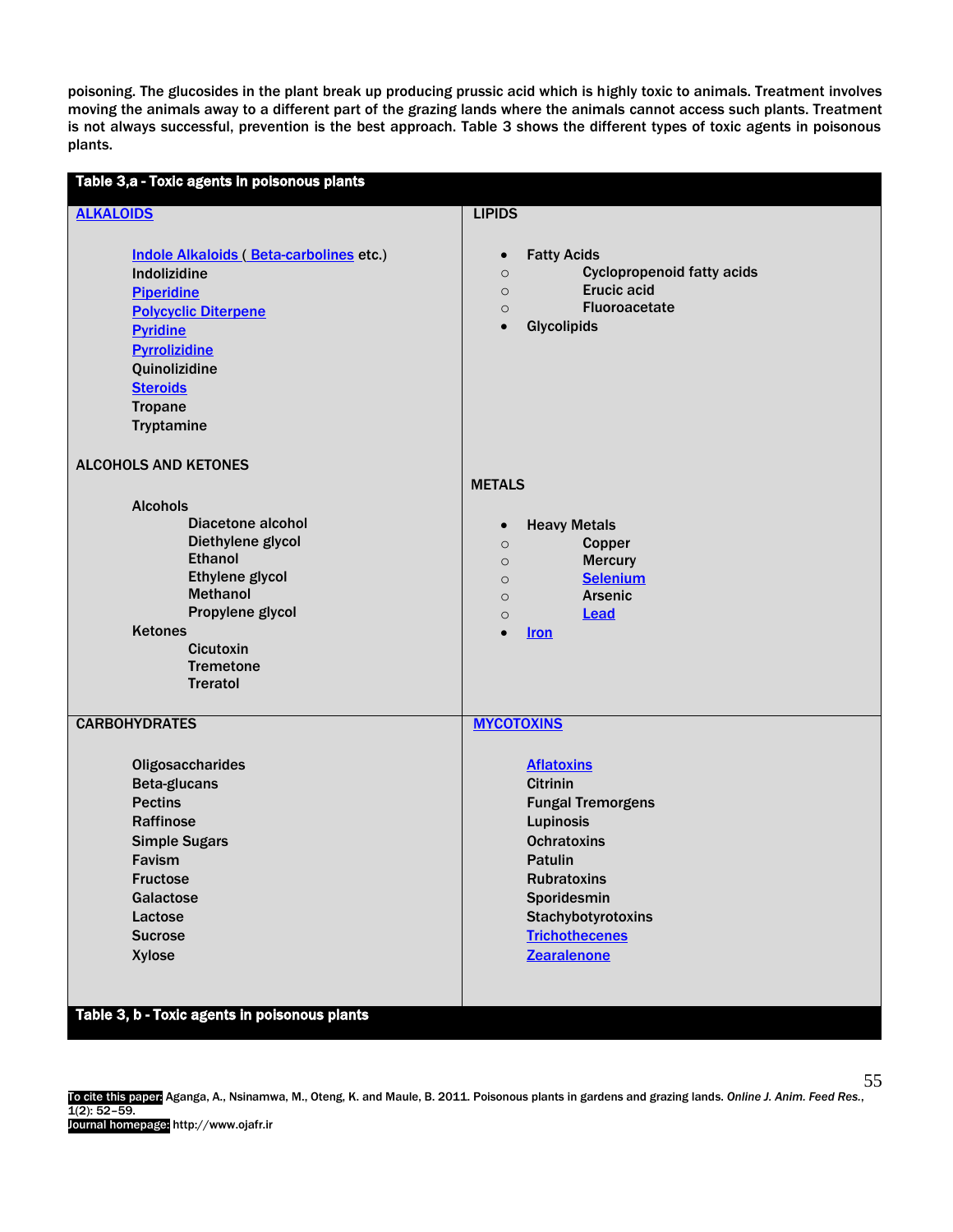| <b>CHELATING POISONS</b>                                                                                                                                                                                                                                                                                                                       | <b>OLIC TOXICANTS</b>                                                                                                                                                                                                                                                           |
|------------------------------------------------------------------------------------------------------------------------------------------------------------------------------------------------------------------------------------------------------------------------------------------------------------------------------------------------|---------------------------------------------------------------------------------------------------------------------------------------------------------------------------------------------------------------------------------------------------------------------------------|
| <b>Nitrates</b><br><b>Nitrites</b><br><b>Oxalates</b><br><b>Phytates</b>                                                                                                                                                                                                                                                                       | <b>Cinnamic Acid</b><br>Fagopyricin<br>Gossypol<br>Hypericin<br>Pterocin<br><b>Resoricinol</b><br><b>Urushiol</b><br><b>Tannins</b>                                                                                                                                             |
| <b>GLYCOSIDES</b>                                                                                                                                                                                                                                                                                                                              | <b>PROTEINS AND AMINO ACIDS</b>                                                                                                                                                                                                                                                 |
| <b>Calcinogenic Glycosides</b><br><b>Carboxyatractylosides</b><br><b>Cardiac Glycosides</b><br><b>Coumarins</b><br><b>Furocormarins</b><br><b>Glucosinolates (Goitrogenic Glycosides)</b><br><b>Isoflavones and Coumestans</b><br>Nitroglycosides (Nitropropanol Glycosides)<br><b>Ranoculins</b><br><b>Saponins</b><br><b>Vicine/Covicine</b> | <b>Allergens</b><br><b>Amylase Inhibitors</b><br><b>Enzymes</b><br>Lipoxidases<br><b>Thiaminases</b><br>Tocopheroloxidase<br><b>Lectins</b><br><b>Abris</b><br>Concanavalin<br>Ricin<br>Robin<br><b>Plant Cytoplasmic Proteins</b><br><b>Polypeptides</b><br><b>Amino Acids</b> |
| <b>VITAMINS</b>                                                                                                                                                                                                                                                                                                                                | <b>Nutrient</b><br>$\circ$<br>Leucine<br>г                                                                                                                                                                                                                                      |
| Vitamin A<br><b>Vitamin D metabolites</b><br><b>MISCELLANEOUS</b><br>Ipomemaron - mycotoxin?<br>Alsike Poisoning - mycotoxin?<br>Red Maple Poisoning (similar to Brassica                                                                                                                                                                      | <b>Methionine</b><br><b>SMCO</b><br><b>Tryptophan</b><br>г<br><b>Non-nutrient</b><br>$\circ$<br>Arginine analogs<br>п<br>Canavanine<br>Indospecine<br>I amino D proline<br>dihydroxyphenylalanine                                                                               |
| induced anemia)<br><b>Plant Carcinogens</b><br>n-Propyl Disulfide (similar to Brassica induced<br>anemia)                                                                                                                                                                                                                                      | Lathyrogens<br><b>Mimosine</b><br><b>RESINS</b>                                                                                                                                                                                                                                 |
|                                                                                                                                                                                                                                                                                                                                                | <b>SESQUITERPENE LACTONES</b>                                                                                                                                                                                                                                                   |
| Source: Brown, 2009.                                                                                                                                                                                                                                                                                                                           |                                                                                                                                                                                                                                                                                 |

Some common poisonous plants in Botswana

I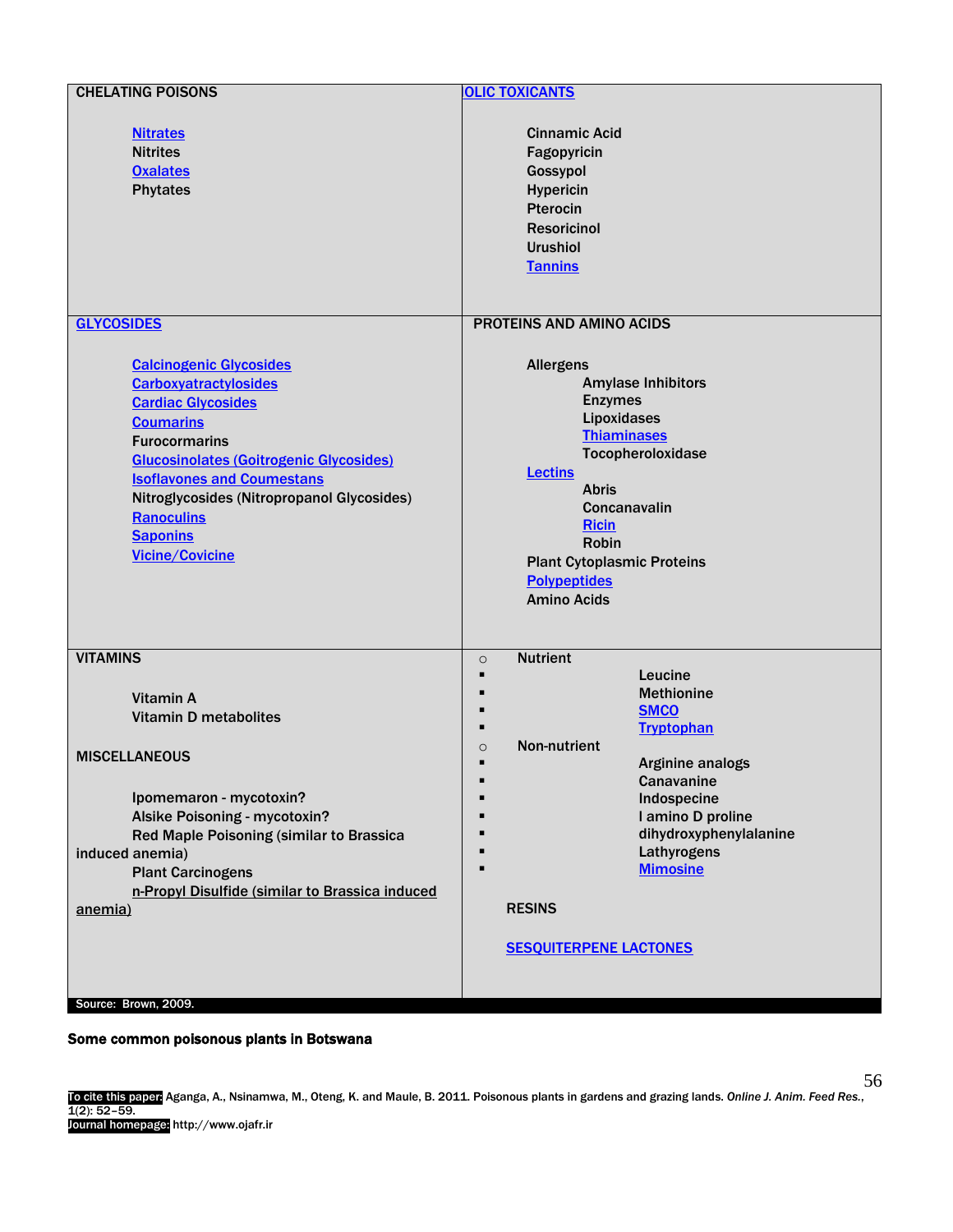An Act to provide for the eradication and destruction of noxious weeds commenced in 1916 in Botswana and it is cited as Noxious Weeds Act (Government of Botswana,1916). The Act made provision for the destruction of poisonous plants such as burweed (*Xanthium spinosum*).

# *Xanthiums* spp

The common name is Cocklebur belonging to family composite with a local name of "Motlhabakolobe "or "Khonkhorose". The genus Xanthium has four species in Southern Africa and all have characteristic burs. Burs are the fruits, which develop from composite flowers on the leaf axis. The four commonest species in Botswana are *Xanthium accdentale* L*., Xanthium pungens* Wall, *Xanthium spinosum* L*., and Xanthium strumarium* L*.*

The bur causes mechanical injury to cattle, sheep and goats. The bur may cause partial and even complete obstruction of the orifice of the sheath in bulls or oxen grazing on lands overgrown with *Xanthium* weed. The most susceptible animal to Xanthium poisoning is the pig, and great numbers may be lost through eating the plant at the cotyledon stage, namely the seedling with two leaves. The symptoms of poisoning by Xanthium include depression; nausea accompanied by vomiting; weakness; unsteady gait; twisting of neck muscles; rapid and weak pulse and low body temperature.

Poisoning by *Xanthium* arises from the ingestion of the immature plant and not the bur. During this cotyledon stage, the first leaves are dependent on the bur for energy, and it would appear that the toxic principle is in the seeds which are then transferred to the pair of temporary leaves. The toxic compounds that have been isolated in Xanthium are the glucoside xanthostrumarin and choline.

Like most toxic and undesirable species, *Xanthium* will invade disturbed areas around boreholes, farmsteads, villages, kraals, cultivated fields etc. It is a poisonous annual plant, which indicates misuse of the land. The burs stick to the animal and can be carried long distances. This way, the seeds get easily dispersed. *Xanthium* plants should be destroyed before the development of the seeds. On cultivated fields the soil should be ploughed before the plant matures. On rangelands, it is worth the effort to make sure that the *Xanthium* plants are grubbed before flowering.

### *Argemone Mexicana*

*Argemone Mexicana* of local names either sekgarakgara or lopero is an herb of up to 60 cm tall. Stem spiny, bluesh green with a sticky yellowish latex. Leaves simple, alternate, deeply looped. Its seed and stem are poisonous when eaten in large quantities especially in early springs, in the tropics *Argemone Mexicana* flowers and fruits throughout the year. The flowers open early in the morning and last for two to three days. In most cases it pollinates itself though small bees usually do.

*A. Mexicana* is poisonous to both human and domestic animals (Sharma et al*.*, 1999). It is common in disturbed areas throughout the country of Botswana, hence it is very important that it is identified and know and even studied as it pose an economical threat to the farming world. Cattle do not graze the plant as it is spiny but they can be poisoned if they consume it in hay or the chuff, sheep and goats can eat it when the vegetation is short of supply, while ostrich relish it.

The alkaloids sanguinare and dihydrosangunairine found in the seed and the rots are the primary toxins. The physiological active iso quinoline alkaloids berberine, protopine, coptisine, allocryptopine and dehydrochelcrythrine are found in all plants parts. According to Sharma et al*.,* (1999) the total alkaloids toxicity has been tested on rats and mouce, the results extrapolated to man would indicate a lethal alkaloid dose for a 100kg (220 lb) would be 0,1g.as a result of testing on monkeys it has been recommended that maximum allowed contamination of oil should be less than 0, 01%.

Livestock has been poisoned by inclusion of this poisonous plant in hay but the more common route of intoxication is when the seed is being included as contaminant of other grains. Experimentally sangunarine alone fail to induce symptoms produced by oil, oil produced by pressing the seed is highly toxic (vearrier, 2009). A toxic amount of the alkaloid or its degradation products may be transmitted in the milk of animals not showing toxic symptoms. The yellow sap is slightly corrosive and produces dermatitis in sensitive individual. The prickly leaves and folds produce minor mechanical injuries to the mouths and skin of livestock.

Gastro-intestinal tract irritation is common, and toxic ingestions almost invariably result in emesis. Onset of symptoms is rapid. GI upset and vomiting start 45 minutes to 4 hours after ingestion. CNS effects include drowsiness, weakness, loss of coordination, muscle fasciculation, seizures.

In humans and chickens, widespread edema (dropsy) is the main finding. Chickens exhibit a swelling of the wattles and darkening of the tips of the comb and also a decrease in egg production, weakness, hemorrhagic enteritis and death. Affected animals will show:

 Severe jaundice and photosensitization in the form of severe dermatitis on the light colored areas of the skin.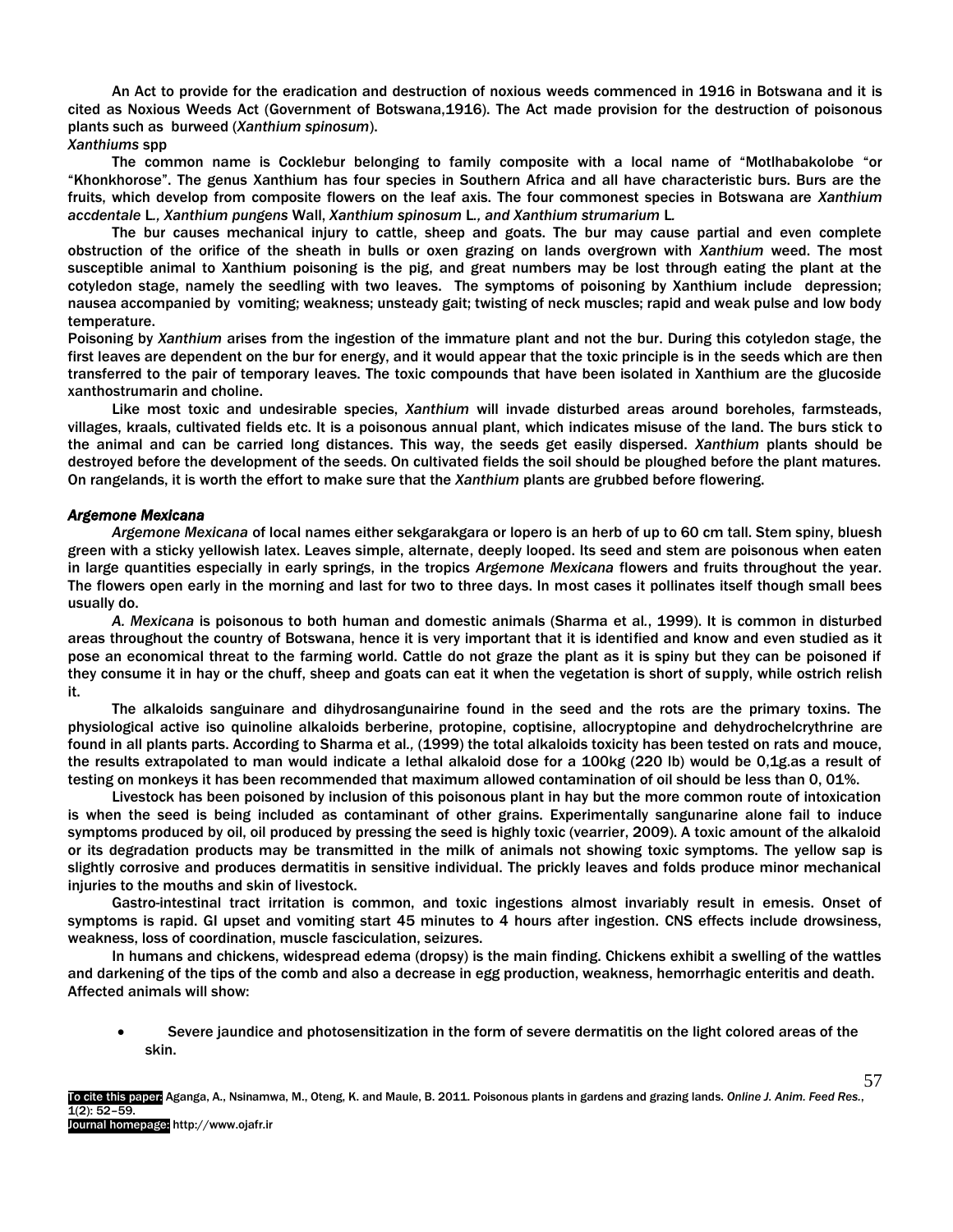Death from hemorrhagic gastroenteritis may occur if animals consume it in large quantities.

Sanguinarice has been shown to possess pro-oxidant property in invitro towards the production of free radicals including singlet oxygen and hydrogen peroxide. Prior invitro status have shown that reactive oxygen spices are involved in induced toxicity causing peroxidative damage of lipids in various hepatic sub cellular fraction including microsomes and mitochondria. In acute cases intra venous injection of a sodium thiosalfate and sodium nitrate can bring dramatic change *Dichapetalum cymosum*

This is one of the most important poisonous plants in Botswana with local name "mogau". *Dichapetalum cymosum* (common name *gifblaar* or occasionally the English translation, poison leaf) is a small dwarf shrub occurring mostly in the Western parts of Botswana i.e Tsabong, Ghanzi. The poison leaf plant or mogau as widely known in the local communities has since been spread to many other parts of the country like Maun, Kgatleng and Kweneng even though it is not heavily populated. It is notable as a common cause of lethal cattle poisoning in these areas and is considered to be among the most toxic plants in Botswana. The chemical monofluoroacetate occurs in all parts of the plant and is responsible for the toxic effect. The monofluoroacetate affects the heart and nervous system reported by (Kellerman and Naude, 1996)

According to (Balinsky *and* Scheiderman, 1964) above the ground the plant is seen as a clump of small, woody shrub of about 15cm high. Such a clump is typically 1 plant as *gifblaar* has a huge underground root system – likened to an underground tree- and sends numerous shoots above ground in favourable conditions. The most obvious above ground parts are the leaves – simple, alternative with initially fine hairs later becoming glabrous. The leaves are bright green in colour in both sides. The secondary veins forms loops and do not reach the margins. Flowers are small, white and occur as dense clumps in the early spring. Fruit formations are rare; the fruit are orange and leathery.

Identification of *Dichapetalum cymosum* in the rangelands is important in prevention of toxicity and also in assigning it as a cause of toxicity in an outbreak. It is a small, low-growing, non-descriptive shrub and thus easily confused with other species. There are four principal "confusers" in its habitat. These are Ochna pulchra saplings, Parinari capensis, Pygmaeothamnus spp and the various genera and species of the family Rubiaceace. *Dichapetalum cymosum* occurs in dry, sandy areas in acidic soils, as well as the northern slopes of rocky hills in the southern parts of Africa. In Botswana it is widely distributed in the western veld with few plants other areas across the country. *Dichapetalum cymosum* also occurs in Namibia, South Africa, Zimbabwe as well as southern Angola.

The toxic compound isolated as the cause of *Dichapetalum cymosum* poisoning is monofluoroacetate. It was first isolated by Marais, (1943); the LD50 of this compound is 0,5mg\kg which translates to about 200g of dry plant material to kill a 500kg cow. The compound in itself is not toxic. However, it undergoes lethal synthesis in the body reacting with Coenymes A to make Fluoroacetyl-Coenymes A. This compound reacts with oxaloacetate to form fluorocitate, which is toxic; being an alternate substrate for aconitase (normal substrate citrate.) it binds to the aconitase but cannot be released, irreversibly binding the aconitase. This causes the Krebs cycle to shut down, leading to massive energy shortages. Furthermore, fluorocitrate stops citrate from crossing from the cytoplasm into the mitochondrion, where it is needed. In the cytoplasm it gets degraded.

Louw et al., (1970) reported that in cattle, acute death by cardiac arrest is seen following drinking or some kind of exertion. Affected animals will show dyspnoea and arrhythmias prior to this. There may occasionally be nervous signs such as trembling, twitching and convulsions. Death occurs 4 – 24hours after ingestion. In rare cases, an animal will survive the initial period only to drop dead months later of a heart failure – so called chronic *Dichapetalum cymosum* poisoning. On post-mortem, leaves may be found in the rumen, cyanosis may be seen, as well as signs of heart failure – congestion, haemorrhage, and myocardial necrosis (on histopathology.) diagnosis is based on these as well as the presence of *Dichapetalum cymosum* in the camp, particularly if signs of consumption are seen. Laboratory tests can be done for monofluoroacetate in the rumen fluid, kidneys and the liver.

**Treatment** 

- It is thought withholding water for 48 hours can help.
- Ensure animals remain calm and rested.
- Remove the animals from the infected rangelands, but without exciting them.

Grobbelaar and Mario-Meyer, (1990) reported that cattle are mostly affected; with sheep, goats and game rarely being poisoned even though compound is equally poisonous to these species. An explanation is that the bulk grazing style of cattle, which is by nature less selective lends itself to the ingestion of the plant. Young sprouts have more monofluoroacetate, but all parts are lethal. The plants sprouts in late winter, before the spring rains, the cue for most plants – including grasses – to shoot. This makes it the predominant greenery during that period. Cases of poisoning are